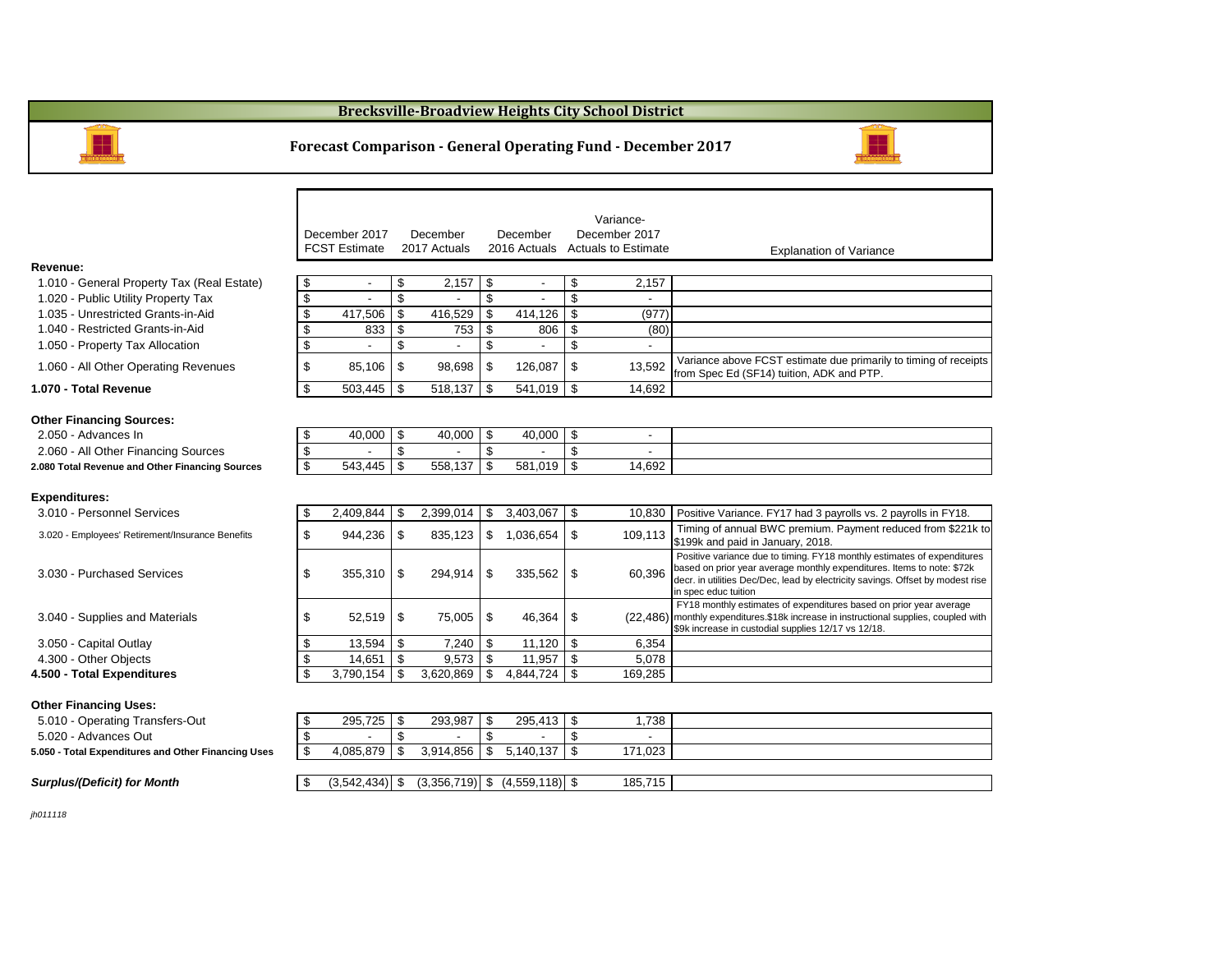



|                                                        |                           | <b>Current FYTD FCST</b><br>Estimate | Current FYTD Actuals Prior FYTD Actuals Actual to FCST Estimate |                  |          | Variance-Current FYTD | <b>Explanation of Variance</b>                                                                                                                                                                                                                   |
|--------------------------------------------------------|---------------------------|--------------------------------------|-----------------------------------------------------------------|------------------|----------|-----------------------|--------------------------------------------------------------------------------------------------------------------------------------------------------------------------------------------------------------------------------------------------|
| Revenue:                                               |                           |                                      |                                                                 |                  |          |                       |                                                                                                                                                                                                                                                  |
| 1.010 - General Property Tax (Real Estate)             | \$                        | $14,166,202$ \ \$                    | $14,168,359$ \$                                                 | $14,422,041$ \\$ |          | 2,157                 |                                                                                                                                                                                                                                                  |
| 1.020 - Public Utility Property Tax                    | $\boldsymbol{\mathsf{S}}$ | $919,515$ \$                         | $919,515$ \$                                                    | 872,487          | -\$      | $\sim$                |                                                                                                                                                                                                                                                  |
| 1.035 - Unrestricted Grants-in-Aid                     | $\overline{\mathcal{S}}$  | 2,670,031                            | \$<br>$2,671,824$ \$                                            | 2,623,986        | \$       | 1,793                 |                                                                                                                                                                                                                                                  |
| 1.040 - Restricted Grants-in-Aid                       | \$                        | 5,310                                | \$<br>$5,026$ \ \$                                              | 4,049            | -\$      | (284)                 |                                                                                                                                                                                                                                                  |
| 1.050 - Property Tax Allocation                        | \$                        | 2,000,672                            | $2,000,672$ \$<br>\$                                            | 2,177,658        | -\$      |                       |                                                                                                                                                                                                                                                  |
| 1.060 - All Other Operating Revenues                   | \$                        | 839,236                              | \$<br>852,032 \$                                                | 994,200          | -\$      | 12,796                | Variance above FCST estimate due primarily to timing of receipts<br>from Spec Ed (SF14) tuition, ADK and PTP.                                                                                                                                    |
| 1.070 - Total Revenue                                  | \$                        | 20,600,966 \$                        | $20,617,428$ \$                                                 | 21,094,421       | <b>S</b> | 16.462                |                                                                                                                                                                                                                                                  |
|                                                        |                           |                                      |                                                                 |                  |          |                       |                                                                                                                                                                                                                                                  |
| <b>Other Financing Sources:</b><br>2.050 - Advances In | \$                        | $40,000$ \ \$                        | $40,000$ \ \$                                                   | 40,000           | -\$      | $\sim$                |                                                                                                                                                                                                                                                  |
|                                                        |                           |                                      |                                                                 |                  |          |                       |                                                                                                                                                                                                                                                  |
| 2.060 - All Other Financing Sources                    | \$                        | 179,622                              | -\$<br>$179,622$ \$                                             | 5,106            | \$       | $\sim$                |                                                                                                                                                                                                                                                  |
| 2.080 Total Revenue and Other Financing Sources        | $\boldsymbol{\mathsf{S}}$ | 20,820,588                           | \$<br>20,837,050 \$                                             | 21,139,527       | -\$      | 16,462                |                                                                                                                                                                                                                                                  |
| <b>Expenditures:</b>                                   |                           |                                      |                                                                 |                  |          |                       |                                                                                                                                                                                                                                                  |
| 3.010 - Personnel Services                             | \$                        | 14,421,778                           | 14,417,898 \$<br>- \$                                           | 14,910,900       | -\$      | 3,880                 |                                                                                                                                                                                                                                                  |
| 3.020 - Employees' Retirement/Insurance Benefits       | \$                        | 5,071,688                            | $\sqrt[6]{3}$<br>4,953,892 \$                                   | 4,980,577        | \$       | 117,796               | Timing of annual BWC premium. Payment reduced from \$221k to \$199k<br>and paid and January, 2018, vs December.                                                                                                                                  |
| 3.030 - Purchased Services                             | \$                        | 2,247,293                            | 2,145,152<br>\$                                                 | \$<br>2,101,771  | \$       | 102,141               | Positive variance due to timing. FY18 monthly estimates of expenditures<br>based on prior year average monthly expenditures. Items to note: \$67k<br>decr. in utilities YOY, lead by electricity savings. Offset by rise in spec<br>educ tuition |
| 3.040 - Supplies and Materials                         | \$                        | 484,984                              | 516,935<br>\$                                                   | \$<br>450,257    | \$       | (31, 951)             | FY18 monthly estimates of expenditures based on prior year average<br>monthly expenditures. Instructional Supplies up \$28k followed by<br>Custodial Supplies up \$6k, YOY during first two months of current FCST<br>(Nov to Dec).              |
| 3.050 - Capital Outlay                                 | \$                        | $50,519$ \$                          | 49,496 \$                                                       | $57,289$ \$      |          | 1,023                 |                                                                                                                                                                                                                                                  |
| 4.300 - Other Objects                                  | \$                        | $345,439$ \$                         | $336,099$ \$                                                    | 350,876          | -\$      | 9,340                 |                                                                                                                                                                                                                                                  |
| 4.500 - Total Expenditures                             | \$                        | 22,621,701                           | \$<br>22,419,472 \$                                             | 22,851,670       | -\$      | 202,229               |                                                                                                                                                                                                                                                  |
| <b>Other Financing Uses:</b>                           |                           |                                      |                                                                 |                  |          |                       |                                                                                                                                                                                                                                                  |
| 5.010 - Operating Transfers-Out                        | \$                        | 295,725 \$                           | $293,987$ \$                                                    | 295,413 \$       |          | 1,738                 |                                                                                                                                                                                                                                                  |
| 5.020 - Advances Out                                   | $\boldsymbol{\mathsf{S}}$ | $40.000$ \ \$                        | $40.000$ \ \$                                                   | 40.000           | - \$     |                       |                                                                                                                                                                                                                                                  |
| 5.050 - Total Expenditures and Other Financing Uses    | $\overline{\mathbf{3}}$   | 22,957,426 \$                        | $22,753,459$ \$                                                 | $23,187,083$ \$  |          | 203,967               |                                                                                                                                                                                                                                                  |
| <b>Surplus/(Deficit) FYTD</b>                          | \$                        | $(2, 136, 838)$ \$                   | $(1,916,409)$ \$                                                | $(2,047,556)$ \$ |          | 220,429               |                                                                                                                                                                                                                                                  |
| jh011118                                               |                           |                                      |                                                                 |                  |          |                       |                                                                                                                                                                                                                                                  |

*revised 031518 (3.01 & 3.02)*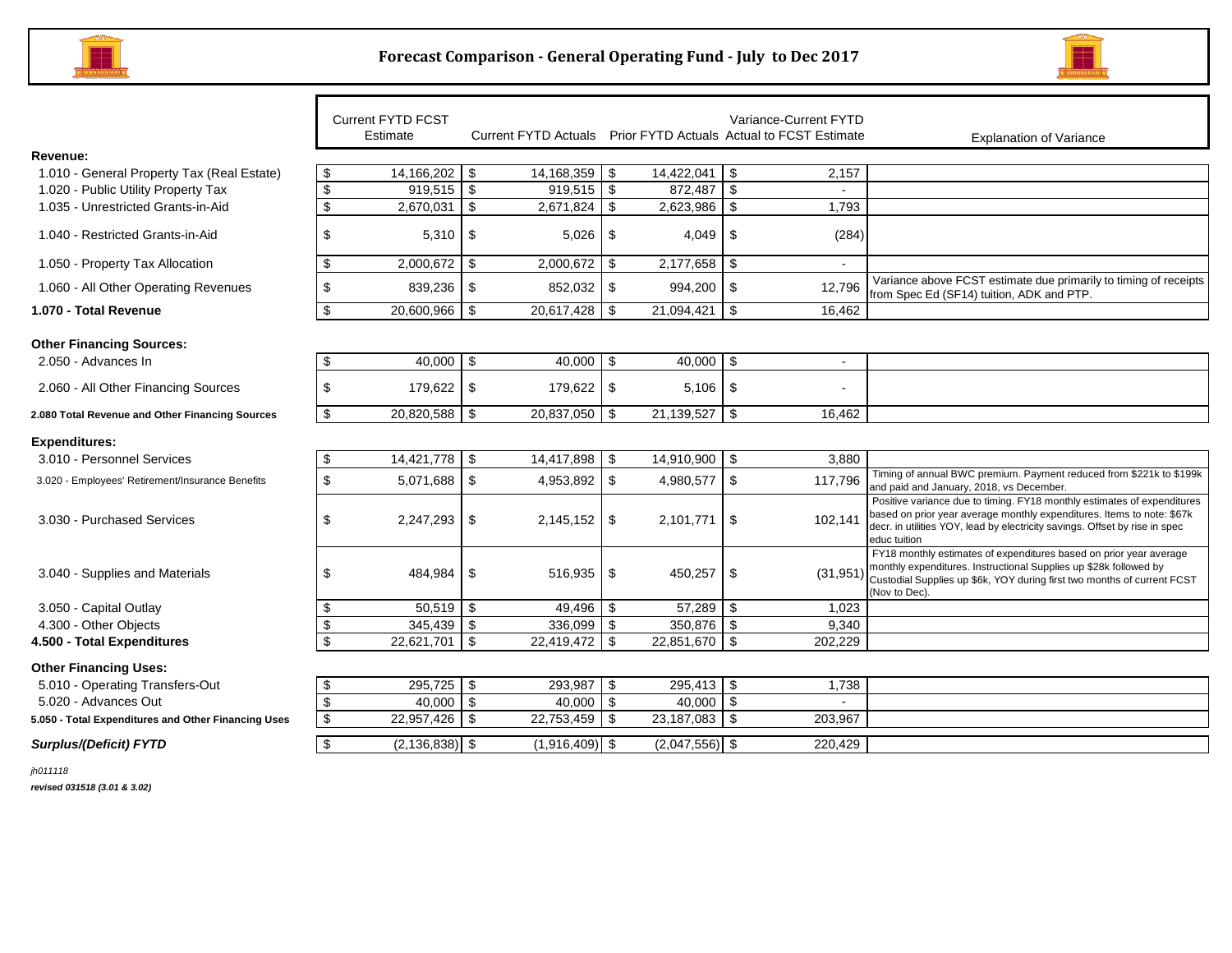| <b>Brecksville-Broadview Heights City School District</b> |                                                                                     |                      |           |                       |          |                                                                     |                               |                                 |                    |                             |  |
|-----------------------------------------------------------|-------------------------------------------------------------------------------------|----------------------|-----------|-----------------------|----------|---------------------------------------------------------------------|-------------------------------|---------------------------------|--------------------|-----------------------------|--|
|                                                           |                                                                                     |                      |           |                       |          | <b>Revenue Analysis Report - General Operating Fund Only - FY18</b> |                               |                                 |                    |                             |  |
|                                                           |                                                                                     | <b>Local Revenue</b> |           |                       | Federal  |                                                                     | <b>State Revenue</b>          |                                 |                    |                             |  |
| 2017-2018                                                 | <b>Taxes</b><br>Real<br>Estate                                                      | Personal<br>Property | Interest  | <b>Other</b><br>Local |          | Unrestricted<br>Grants-<br>in-Aid                                   | Property<br>Tax<br>Allocation | Restricted<br>Grants-<br>in-Aid | Non-<br>Operating* | <b>Total</b><br>Revenue     |  |
| July                                                      | 5,515,000                                                                           |                      | 13,794    | 155,584               | 6,659    | 421,671                                                             |                               | 962                             | 177,626            | 6,291,296                   |  |
| <b>August</b>                                             | 8,651,202                                                                           | 919,515              | 17,095    | 272,536               | 9,959    | 556,714                                                             | $\overline{\phantom{a}}$      | 945                             | 1,996              | 10,429,962                  |  |
| September                                                 | $\blacksquare$                                                                      |                      | 9,961     | 124,574               |          | 421,676                                                             |                               | 938                             | $\blacksquare$     | 557,149                     |  |
| <b>October</b>                                            |                                                                                     |                      | 23,088    | 35,920                |          | 434,958                                                             | 2,000,672                     | 799                             |                    | 2,495,437                   |  |
| <b>November</b>                                           | $\blacksquare$                                                                      | $\blacksquare$       | 21,103    | 63,061                |          | 420,276                                                             | $\overline{\phantom{a}}$      | 629                             | $\blacksquare$     | 505,069                     |  |
| <b>December</b>                                           | 2,157                                                                               |                      | 27,043    | 71,655                |          | 416,529                                                             |                               | 753                             | 40,000             | 558,137                     |  |
| January                                                   |                                                                                     |                      |           |                       |          |                                                                     |                               |                                 |                    |                             |  |
| <b>February</b>                                           |                                                                                     |                      |           |                       |          |                                                                     |                               |                                 |                    |                             |  |
| <b>March</b>                                              |                                                                                     |                      |           |                       |          |                                                                     |                               |                                 |                    |                             |  |
| <b>April</b>                                              |                                                                                     |                      |           |                       |          |                                                                     |                               |                                 |                    |                             |  |
| May                                                       |                                                                                     |                      |           |                       |          |                                                                     |                               |                                 |                    |                             |  |
| June                                                      |                                                                                     |                      |           |                       |          |                                                                     |                               |                                 |                    |                             |  |
| <b>Totals</b>                                             | \$14,168,359                                                                        | \$919,515            | \$112,084 | \$723,329             | \$16,618 | \$2,671,824                                                         | \$2,000,672                   | \$5,026                         | \$219,622          | \$20,837,049                |  |
| % of Total                                                | 68.00%                                                                              | 4.41%                | 0.54%     | 3.47%                 | 0.08%    | 12.82%                                                              | 9.60%                         | 0.02%                           | 1.05%              |                             |  |
|                                                           | *Non-Operating Revenue includes advances in, and refund of prior year expenditures. |                      |           |                       |          |                                                                     |                               |                                 |                    | jh011118<br>revised jh31518 |  |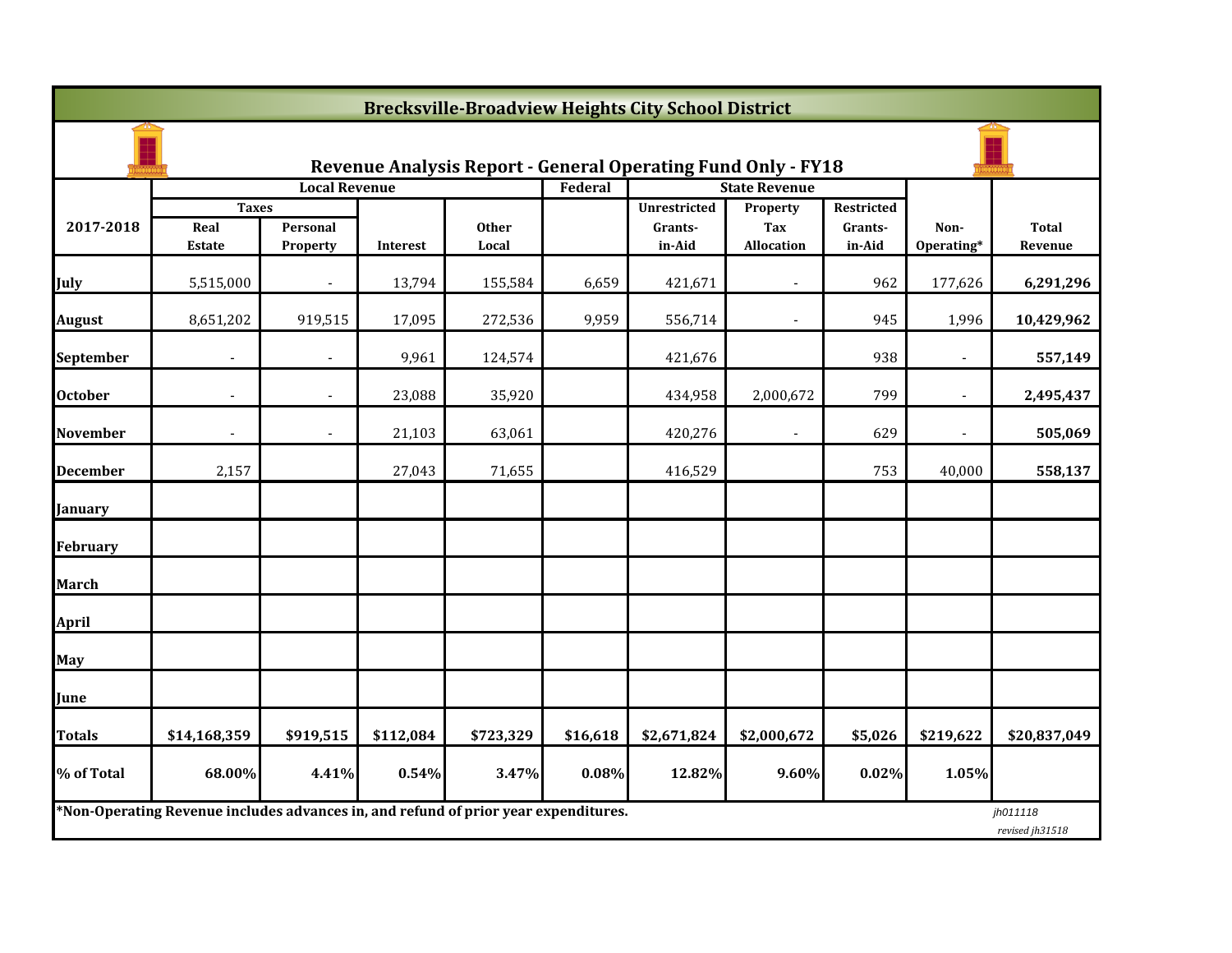|               | <b>Brecksville-Broadview Heights City School District</b>                                                                 |                 |                 |                 |           |              |                    |                                 |  |  |  |  |
|---------------|---------------------------------------------------------------------------------------------------------------------------|-----------------|-----------------|-----------------|-----------|--------------|--------------------|---------------------------------|--|--|--|--|
|               | <b>Expenditure Analysis Report - General Operating Fund - FY18</b>                                                        |                 |                 |                 |           |              |                    |                                 |  |  |  |  |
| 2017-2018     | <b>Salaries</b>                                                                                                           | <b>Benefits</b> | <b>Services</b> | <b>Supplies</b> | Equipment | <b>Other</b> | Non-<br>Operating* | <b>Total</b><br><b>Expenses</b> |  |  |  |  |
| July          | 1,911,471                                                                                                                 | 794,807         | 401,793         | 75,293          | 269       | 13,809       | 40,000             | 3,237,442                       |  |  |  |  |
| August        | 1,892,898                                                                                                                 | 808,951         | 398,732         | 107,200         | 15,434    | 286,996      |                    | 3,510,211                       |  |  |  |  |
| September     | 3,349,242                                                                                                                 | 800,922         | 303,836         | 118,497         | 6,052     | 10,696       |                    | 4,589,245                       |  |  |  |  |
| October       | 2,369,479                                                                                                                 | 844,151         | 461,418         | 77,842          | 13,966    | 6,786        |                    | 3,773,642                       |  |  |  |  |
| November      | 2,495,794                                                                                                                 | 869,938         | 284,459         | 63,098          | 6,535     | 8,239        |                    | 3,728,063                       |  |  |  |  |
| December      | 2,399,014                                                                                                                 | 835,123         | 294,914         | 75,005          | 7,240     | 9,573        |                    | 3,620,869                       |  |  |  |  |
| January       |                                                                                                                           |                 |                 |                 |           |              |                    |                                 |  |  |  |  |
| February      |                                                                                                                           |                 |                 |                 |           |              |                    |                                 |  |  |  |  |
| March         |                                                                                                                           |                 |                 |                 |           |              |                    |                                 |  |  |  |  |
| April         |                                                                                                                           |                 |                 |                 |           |              |                    |                                 |  |  |  |  |
| May           |                                                                                                                           |                 |                 |                 |           |              |                    |                                 |  |  |  |  |
| June          |                                                                                                                           |                 |                 |                 |           |              |                    |                                 |  |  |  |  |
| <b>TOTALS</b> | \$14,417,898                                                                                                              | \$4,953,892     | \$2,145,152     | \$516,935       | \$49,496  | \$336,099    | \$40,000           | \$22,459,472                    |  |  |  |  |
| % of Total    | 64.20%                                                                                                                    | 22.06%          | 9.55%           | 2.30%           | 0.22%     | 1.50%        | 0.18%              |                                 |  |  |  |  |
|               | *Non-Operating expenses include advances and transfers out.<br>Operating Fund includes General Fund (001) only for FY2018 |                 |                 |                 |           |              |                    | jh011118                        |  |  |  |  |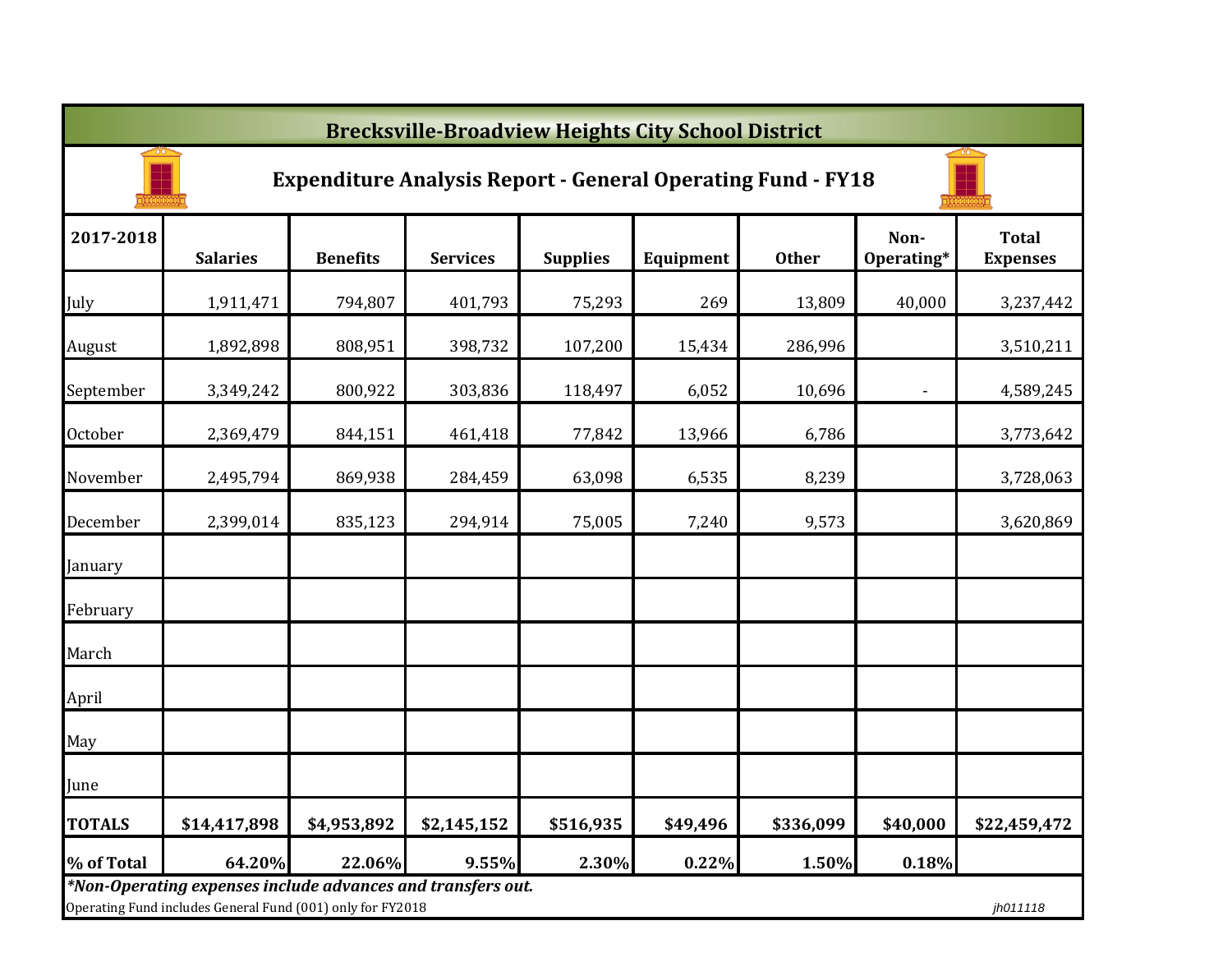# **Brecksville-Broadview Heights City School District**



|     | "where fine education is a heritage"    |                                    |                            |                                      |                                |                                      |                        |                     |                                    |  |  |  |
|-----|-----------------------------------------|------------------------------------|----------------------------|--------------------------------------|--------------------------------|--------------------------------------|------------------------|---------------------|------------------------------------|--|--|--|
|     | <b>Fund Fund Name</b>                   | <b>Beginning</b><br><b>Balance</b> | <b>Monthly</b><br>Receipts | <b>Fiscal Year</b><br><b>To Date</b> | Monthly<br><b>Expenditures</b> | <b>Fiscal Year</b><br><b>To Date</b> | Current<br><b>Fund</b> | Current             | <b>Unencumbered</b><br><b>Fund</b> |  |  |  |
|     |                                         | 7/1/2017                           |                            | <b>Receipts</b>                      |                                | <b>Expenditures</b>                  | <b>Balance</b>         | <b>Encumbrances</b> | <b>Balance</b>                     |  |  |  |
| 001 | <b>General Fund</b>                     | \$11,855,907.14                    | \$558,136.29               | \$20,837,049.39                      | \$3,914,853.94                 | \$22,753,458.28                      | \$9,939,498.25         | \$2,232,405.97      | \$7,707,092.28                     |  |  |  |
| 002 | <b>Bond Retirement</b>                  | \$3,761,382.84                     | \$231,801.23               | \$1,418,497.52                       | \$0.00                         | \$2,419,725.84                       | 2,760,154.52           | \$0.00              | 2,760,154.52                       |  |  |  |
| 003 | Permanent Improvement                   | \$1,519,645.15                     | \$59.55                    | \$807,638.68                         | \$32,859.15                    | \$1,148,996.50                       | 1,178,287.33           | \$103,348.10        | 1,074,939.23                       |  |  |  |
| 004 | <b>Building Fund</b>                    | \$151,453.36                       | \$25,000.00                | \$25,000.00                          | \$0.00                         | \$0.00                               | 176,453.36             | \$0.00              | 176,453.36                         |  |  |  |
| 006 | <b>Food Service</b>                     | \$315,666.75                       | \$110,192.83               | \$636,217.24                         | \$117,556.70                   | \$649,294.87                         | 302,589.12             | \$198,940.15        | 103,648.97                         |  |  |  |
| 007 | <b>Special Trust</b>                    | \$130,277.15                       | \$103.14                   | \$2,473.73                           | \$108.46                       | \$73,055.26                          | 59,695.62              | \$1,989.74          | 57,705.88                          |  |  |  |
| 009 | <b>Uniform Supplies</b>                 | \$165,005.24                       | \$30,676.45                | \$184,127.12                         | \$48,431.51                    | \$190,902.73                         | 158,229.63             | \$24,883.23         | 133,346.40                         |  |  |  |
| 014 | Rotary - Internal Services              | \$151,598.57                       | \$24,508.05                | \$130,199.96                         | \$12,164.98                    | \$69,970.56                          | 211,827.97             | \$25,052.14         | 186,775.83                         |  |  |  |
| 018 | Public School Support                   | \$145,243.95                       | \$8,236.27                 | \$65,410.43                          | \$10,390.32                    | \$37,931.75                          | 172,722.63             | \$18,016.73         | 154,705.90                         |  |  |  |
| 019 | Other Grants                            | \$169,007.44                       | \$25,000.00                | \$25,300.00                          | \$9,677.68                     | \$23,661.35                          | 170,646.09             | \$32,403.69         | 138,242.40                         |  |  |  |
| 020 | Child Care Fund                         | \$227,513.70                       | \$32,983.58                | \$258,644.20                         | \$23,917.11                    | \$221,843.17                         | 264,314.73             | \$9,538.03          | 254,776.70                         |  |  |  |
| 022 | <b>Unclaimed Funds</b>                  | \$142,000.00                       | \$0.00                     | ( \$142,000.00]                      | \$0.00                         | \$0.00                               | 0.00                   | \$0.00              | 0.00                               |  |  |  |
| 200 | <b>Student Managed Funds</b>            | \$146,605.11                       | \$9,333.51                 | \$114,332.05                         | \$11,955.74                    | \$83,697.90                          | 177,239.26             | \$54,142.42         | 123,096.84                         |  |  |  |
| 300 | District Managed Funds                  | \$235,318.82                       | \$17,636.21                | \$197,817.49                         | \$35,942.34                    | \$203,301.75                         | 229,834.56             | \$93,303.40         | 136,531.16                         |  |  |  |
| 401 | <b>Auxiliary Services</b>               | \$43,666.45                        | \$82.10                    | \$98,289.02                          | \$12,207.08                    | \$95,876.32                          | 46,079.15              | \$31,601.77         | 14,477.38                          |  |  |  |
| 451 | OneNet (Data Communication)             | \$0.00                             | \$0.00                     | \$5,400.00                           | \$0.00                         | \$5,400.00                           | 0.00                   | \$0.00              | 0.00                               |  |  |  |
| 499 | Miscellaneous State Grants              | \$1,554.14                         | \$0.00                     | \$50,000.00                          | \$4,733.96                     | \$65,729.29                          | (14, 175.15)           | \$1,008.00          | (15, 183.15)                       |  |  |  |
| 516 | <b>IDEA-B</b>                           | \$35,208.12                        | \$0.00                     | \$0.00                               | \$109,474.79                   | \$260,657.61                         | (225, 449.49)          | \$423,424.40        | (648, 873.89)                      |  |  |  |
| 551 | Title III - Limited English Proficiency | \$0.00                             | \$4,916.94                 | \$4,916.94                           | \$0.00                         | \$4,916.94                           | 0.00                   | \$83.06             | (83.06)                            |  |  |  |
| 572 | Title I - Disadvantaged Children        | ( \$9,098.10)                      | \$39,204.09                | \$60,523.03                          | (\$12,138.35)                  | \$73,702.71                          | (22, 277.78)           | \$315.00            | (22, 592.78)                       |  |  |  |
| 587 | Preschool                               | \$0.00                             | \$0.00                     | \$0.00                               | \$0.00                         | \$0.00                               | 0.00                   | \$0.00              | 0.00                               |  |  |  |
| 590 | Title II-A - Improving Teacher Quality  | \$74.67                            | \$11,026.63                | \$11,026.63                          | \$147.48                       | \$11,248.78                          | (147.48)               | \$771.88            | (919.36)                           |  |  |  |
| 599 | Miscellaneous Federal Grants            | $(*7,791.89)$                      | \$14,031.18                | \$65,854.05                          | \$5,888.31                     | \$67,762.90                          | (9,700.74)             | \$785.53            | (10, 486.27)                       |  |  |  |
|     |                                         |                                    |                            |                                      |                                |                                      |                        |                     |                                    |  |  |  |
|     | <b>Grand Totals (ALL Funds)</b>         | \$19,180,238.61                    | \$1,142,928.05             | \$24,856,717.48                      | \$4,338,171.20                 | \$28,461,134.51                      | \$15,575,821.58        | \$3,252,013.24      | \$12,323,808.34                    |  |  |  |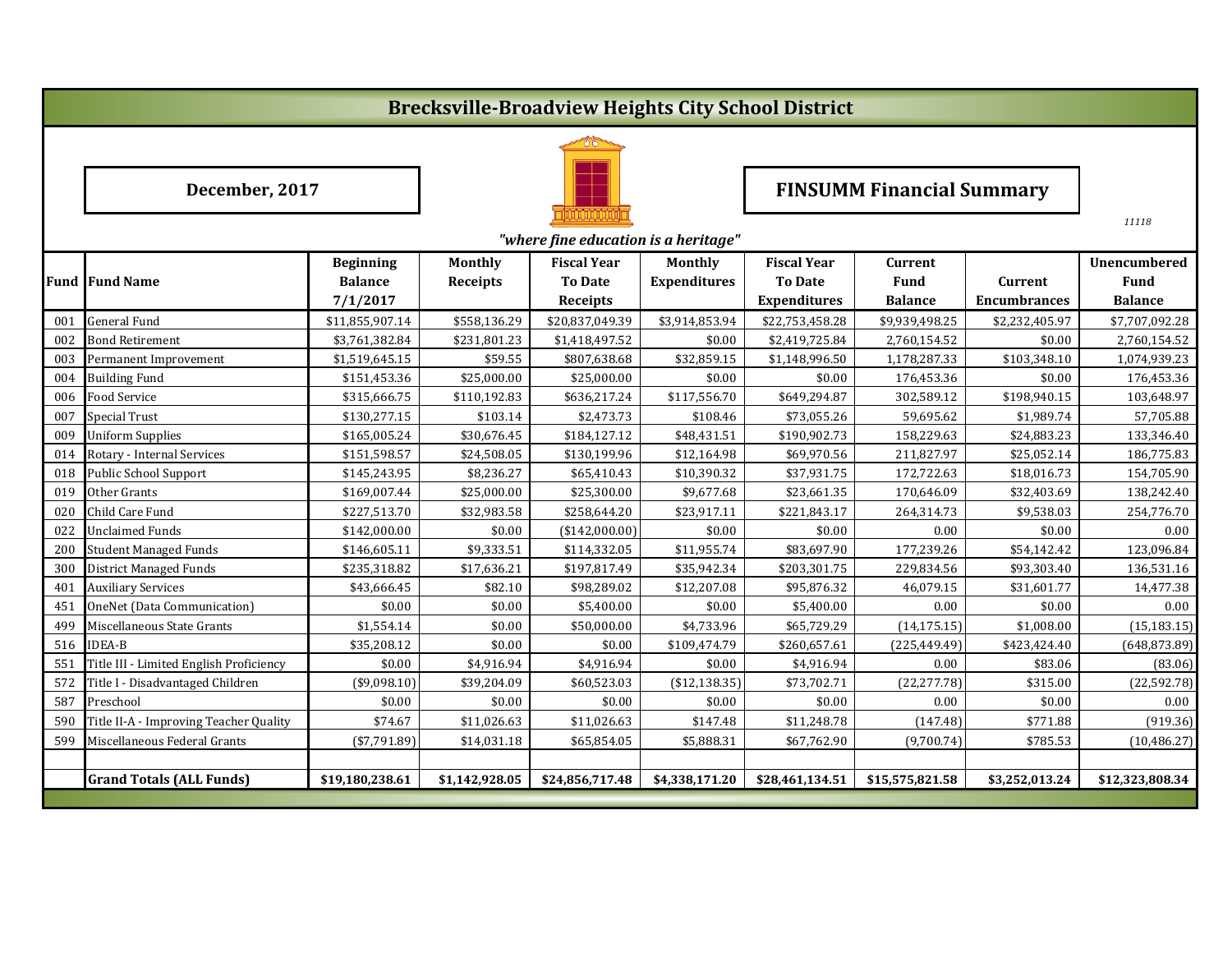*Brecksville-Broadview Heights Board of Education*

# *Record of Advances for 2017/2018*



|                 |                                       |             |                | INITIAL ADVANCE INFORMATION            |               |             | <b>ADVANCE RETURN</b> |  |  |
|-----------------|---------------------------------------|-------------|----------------|----------------------------------------|---------------|-------------|-----------------------|--|--|
| <b>Date</b>     | <b>Board</b>                          | <b>FROM</b> | T <sub>0</sub> | <b>Fund</b>                            |               | <b>Date</b> |                       |  |  |
| <b>Approved</b> | <b>Resolution</b>                     | <b>Fund</b> | <b>Fund</b>    | <b>Name</b>                            | <b>Amount</b> | Returned    | Amount                |  |  |
| 7/24/2017       |                                       | 001         | 009            | <b>Uniform School</b><br>Supplies - MS | \$40,000.00   | 12/28/2017  | \$40,000.00           |  |  |
|                 |                                       |             |                |                                        |               |             |                       |  |  |
|                 |                                       |             |                |                                        |               |             |                       |  |  |
|                 |                                       |             |                |                                        |               |             |                       |  |  |
|                 |                                       |             |                |                                        |               |             |                       |  |  |
|                 |                                       |             |                |                                        |               |             |                       |  |  |
|                 | <b>TOTAL Advances for 2017-2018</b>   | \$40,000.00 |                | \$40,000.00                            |               |             |                       |  |  |
|                 | \$0.00<br><b>Advances Outstanding</b> |             |                |                                        |               |             |                       |  |  |
| jh011118        |                                       |             |                |                                        |               |             |                       |  |  |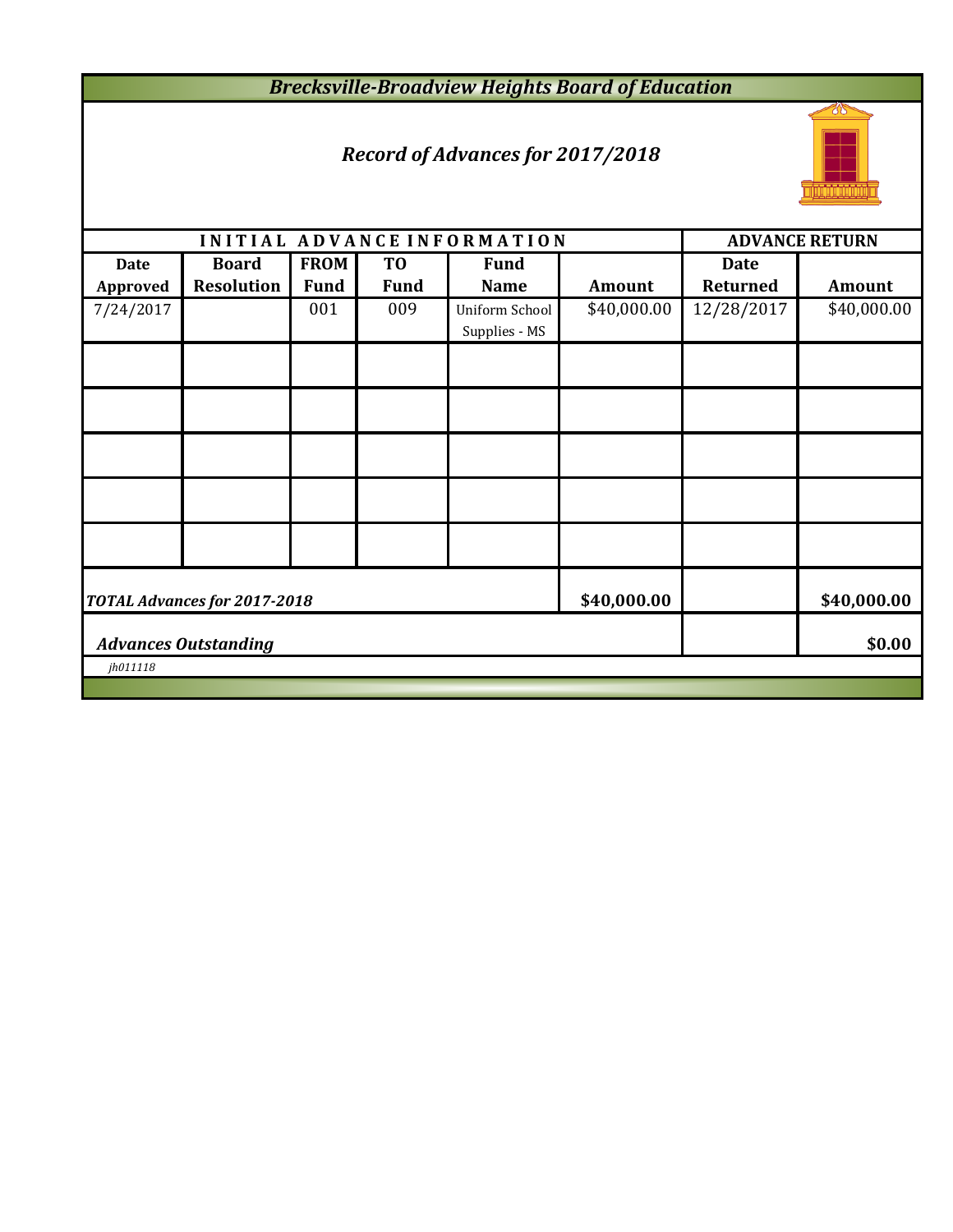### *Brecksville-Broadview Heights Board of Education*



#### *Approved Funds for 2017/2018*



|             | This report is a listing of all grant funds authorized and received throughout the 2017/2018 fiscal year. |                   |                   |                    |                             |
|-------------|-----------------------------------------------------------------------------------------------------------|-------------------|-------------------|--------------------|-----------------------------|
|             |                                                                                                           | <b>Authorized</b> | <b>Non-Public</b> | <b>Monthly</b>     | Amount                      |
| <b>Fund</b> | <b>Description</b>                                                                                        | Amount            | <b>Authorized</b> | Amount<br>Received | Received<br>Project-To-Date |
|             |                                                                                                           |                   | Amount            |                    |                             |
|             | <b>State Grants</b>                                                                                       |                   |                   |                    |                             |
|             | 451/9018 Network Connectivity Subsidy 9018                                                                | \$10,800.00       | \$0.00            | \$0.00             | \$5,400.00                  |
|             | <b>Auxiliary Services</b>                                                                                 |                   |                   |                    |                             |
|             | 401/9018 Assumption                                                                                       | \$121,300.00      | \$0.00            | \$39,650.52        | \$79,303.77                 |
|             | 401/9218 South Suburban Mont.                                                                             | \$63,000.00       | \$0.00            | \$0.00             | \$18,737.25                 |
|             | <b>CAPA</b>                                                                                               |                   |                   |                    |                             |
| 499/9118    | Ohio Dept. of Health Tobacco Use Prevention<br>and Cessation                                              | \$80,000.00       | \$0.00            | \$0.00             | \$0.00                      |
|             | <b>Total State Funds</b>                                                                                  | \$275,100.00      | \$0.00            | \$39,650.52        | \$103,441.02                |
|             | <b>Federal Grants</b>                                                                                     |                   |                   |                    |                             |
|             | 516/9018 IDEA-B Special Education FY18                                                                    | \$779,949.26      | \$0.00            | \$0.00             | \$0.00                      |
|             | 551/9018 Title III Limited English Proficiency FY18                                                       | \$25,160.37       | \$0.00            | \$4,916.94         | \$4,916.94                  |
|             | 551/9118 Title III immigrant (new in FY18)                                                                | \$3,182.79        | \$0.00            | \$0.00             | \$0.00                      |
|             | 572/9018 Title I FY18                                                                                     | \$273,463.39      | \$0.00            | \$60,523.03        | \$21,318.94                 |
|             | 587/9018 Preschool Special Education FY18                                                                 | \$18,755.02       | \$0.00            | \$0.00             | \$0.00                      |
|             | 590/9018 Title II-A Improving Teacher Quality FY18                                                        | \$76,458.05       | \$0.00            | \$11,026.63        | \$11,026.63                 |
|             | 599/9118 Title IV-A Student Supp/Academic Enrich (new FY18)                                               | \$10,000.00       | \$0.00            | \$0.00             | \$0.00                      |
|             | 599/9018 CAPA Drug-Free Communities FY18                                                                  | \$137,194.21      | \$0.00            | \$14,031.18        | \$65,854.05                 |
|             | <b>Total Federal Funds</b>                                                                                | \$1,324,163.09    | \$0.00            | \$90,497.78        | \$103,116.56                |
| jh011118    |                                                                                                           |                   |                   |                    |                             |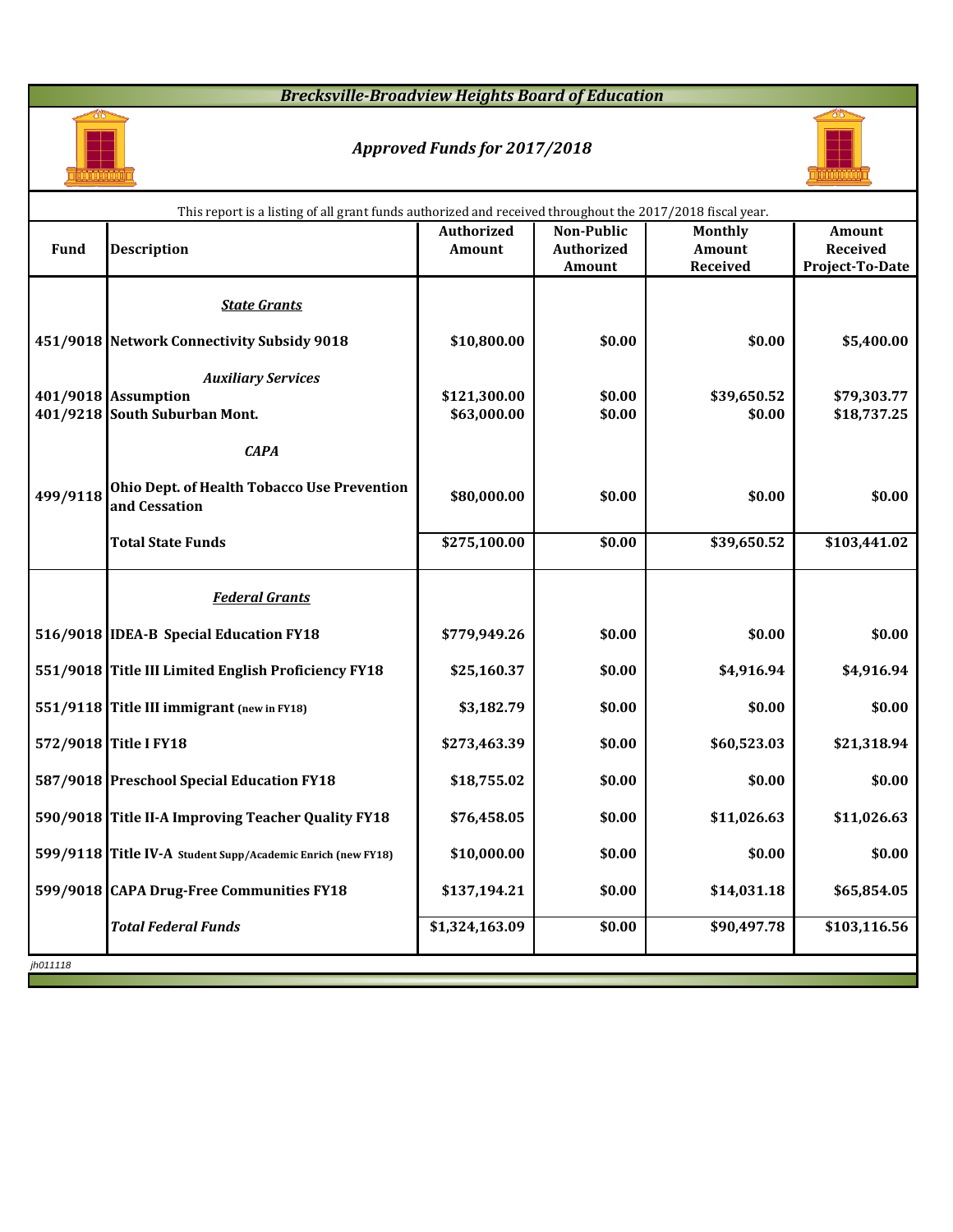| <b>Brecksville-Broadview Heights City School District</b> |                            |    |               |    |               |  |  |  |  |
|-----------------------------------------------------------|----------------------------|----|---------------|----|---------------|--|--|--|--|
|                                                           | <b>Cash Reconciliation</b> |    |               |    |               |  |  |  |  |
|                                                           | December, 2017             |    |               |    |               |  |  |  |  |
| <b>FINSUM Balance</b>                                     |                            |    |               | \$ | 15,575,821.58 |  |  |  |  |
| <b>Bank Balance:</b>                                      |                            |    |               |    |               |  |  |  |  |
| Citizens Bank - General                                   |                            | \$ | 2,598,599.19  |    |               |  |  |  |  |
|                                                           |                            |    |               |    |               |  |  |  |  |
| <b>Investments:</b>                                       |                            |    |               |    |               |  |  |  |  |
| <b>STAR Ohio</b>                                          | 2,009,472.86               |    |               |    |               |  |  |  |  |
| Meeder Investment Management                              | 11,192,145.25              |    |               |    |               |  |  |  |  |
| <b>First Federal</b>                                      | 865.77                     |    |               |    |               |  |  |  |  |
|                                                           |                            | \$ | 13,202,483.88 |    |               |  |  |  |  |
| <b>Petty Cash:</b>                                        |                            |    |               |    |               |  |  |  |  |
| Chippewa                                                  | 100.00                     |    |               |    |               |  |  |  |  |
| <b>Highland Drive</b>                                     | 100.00                     |    |               |    |               |  |  |  |  |
| Hilton                                                    | 100.00                     |    |               |    |               |  |  |  |  |
| <b>Central School</b>                                     | 100.00                     |    |               |    |               |  |  |  |  |
| Middle School                                             | 150.00                     |    |               |    |               |  |  |  |  |
| <b>Student Activity</b>                                   | 300.00                     |    |               |    |               |  |  |  |  |
| <b>High School</b>                                        | 150.00<br>150.00           |    |               |    |               |  |  |  |  |
| Transportation<br><b>Board Office</b>                     | 150.00                     |    |               |    |               |  |  |  |  |
|                                                           | 150.00                     |    |               |    |               |  |  |  |  |
| Beekeepers                                                |                            | \$ | 1,450.00      |    |               |  |  |  |  |
| <b>Change Fund:</b>                                       |                            |    |               |    |               |  |  |  |  |
| Middle School Athletics                                   | 200.00                     |    |               |    |               |  |  |  |  |
| Middle School Concessions                                 | 150.00                     |    |               |    |               |  |  |  |  |
| <b>High School Athletics</b>                              | 4,500.00                   |    |               |    |               |  |  |  |  |
| <b>Food Services</b>                                      | 772.00                     |    |               |    |               |  |  |  |  |
|                                                           |                            | \$ | 5,622.00      |    |               |  |  |  |  |
|                                                           |                            |    |               |    |               |  |  |  |  |
| Less: Outstanding Checks-Citizens Bank (General Fund)     |                            |    | (232, 333.49) |    |               |  |  |  |  |
|                                                           |                            |    |               |    |               |  |  |  |  |
|                                                           |                            |    |               |    |               |  |  |  |  |
|                                                           |                            |    |               |    |               |  |  |  |  |
|                                                           |                            |    |               |    |               |  |  |  |  |
|                                                           |                            |    |               |    |               |  |  |  |  |
|                                                           |                            |    |               |    |               |  |  |  |  |
| <b>Bank Balance</b>                                       |                            |    |               |    | 15,575,821.58 |  |  |  |  |

*jh011118*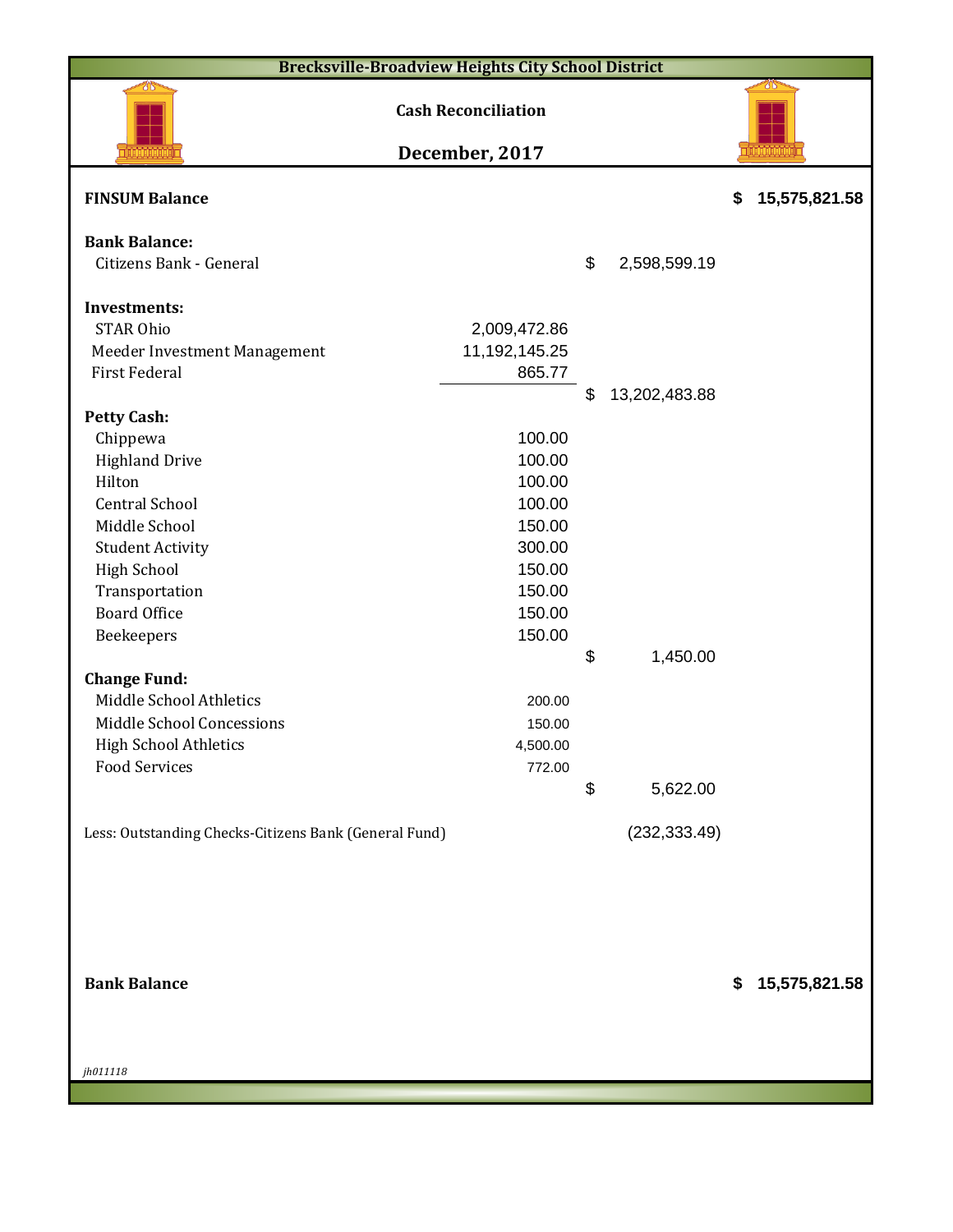|               | <b>Brecksville-Broadview Heights City School District</b> |                             |                                                            |                                  |                                                     |                                             |                                |                                               |                                   |  |  |
|---------------|-----------------------------------------------------------|-----------------------------|------------------------------------------------------------|----------------------------------|-----------------------------------------------------|---------------------------------------------|--------------------------------|-----------------------------------------------|-----------------------------------|--|--|
|               |                                                           |                             |                                                            |                                  |                                                     |                                             |                                |                                               |                                   |  |  |
|               | 31-Dec-17                                                 |                             |                                                            |                                  |                                                     | <b>Appropriation Summary</b>                |                                |                                               |                                   |  |  |
|               |                                                           |                             |                                                            |                                  |                                                     |                                             |                                | jh011118                                      |                                   |  |  |
|               | "where fine education is a heritage"                      |                             |                                                            |                                  |                                                     |                                             |                                |                                               |                                   |  |  |
| <b>Fund</b>   |                                                           | <b>FYTD</b><br>Appropriated | <b>Prior FY</b><br><b>Carryover</b><br><b>Encumbrances</b> | <b>FYTD</b><br><b>Expendable</b> | <b>FYTD</b><br><b>Actual</b><br><b>Expenditures</b> | <b>MTD</b><br>Actual<br><b>Expenditures</b> | Current<br><b>Encumbrances</b> | <b>FYTD</b><br>Unencumbered<br><b>Balance</b> | <b>FYTD</b><br>Percent<br>Exp/Enc |  |  |
| 001           | <b>General Fund</b>                                       | \$47,638,359.00             | \$285,158.50                                               | \$47,923,517.50                  | \$22,753,458.28                                     | \$3,914,853.94                              | \$2,232,405.97                 | 22,937,653.25                                 | 52.14%                            |  |  |
| 002           | <b>Bond Retirement</b>                                    | \$3,012,889.00              | \$0.00                                                     | 3,012,889.00                     | \$2,419,725.84                                      | \$0.00                                      | \$0.00                         | 593,163.16                                    | 80.31%                            |  |  |
| 003           | Permanent Improvement                                     | \$1,887,935.00              | \$361,692.65                                               | 2,249,627.65                     | \$1,148,996.50                                      | \$32,859.15                                 | \$103,348.10                   | 997,283.05                                    | 55.67%                            |  |  |
| 004           | <b>Building Fund</b>                                      | \$0.00                      | \$0.00                                                     | 0.00                             | \$0.00                                              | \$0.00                                      | \$0.00                         | 0.00                                          | $0.00\%$                          |  |  |
| 006           | Food Service                                              | \$1,641,100.00              | \$0.00                                                     | 1,641,100.00                     | \$649,294.87                                        | \$117,556.70                                | \$198,940.15                   | 792,864.98                                    | 51.69%                            |  |  |
| 007           | <b>Special Trust</b>                                      | \$82,402.00                 | \$0.00                                                     | 82,402.00                        | \$73,055.26                                         | \$108.46                                    | \$1,989.74                     | 7,357.00                                      | 91.07%                            |  |  |
| 009           | <b>Uniform Supplies</b>                                   | \$261,247.00                | \$0.00                                                     | 261,247.00                       | \$190,902.73                                        | \$48,431.51                                 | \$24,883.23                    | 45,461.04                                     | 82.60%                            |  |  |
| 014           | Rotary - Internal Services                                | \$445,661.00                | \$1,225.00                                                 | 446,886.00                       | \$69,970.56                                         | \$12,164.98                                 | \$25,052.14                    | 351,863.30                                    | 21.26%                            |  |  |
| 018           | Public School Support                                     | \$151,449.00                | \$3,217.78                                                 | 154,666.78                       | \$37,931.75                                         | \$10,390.32                                 | \$18,016.73                    | 98,718.30                                     | 36.17%                            |  |  |
| 019           | Other Grants                                              | \$113,762.25                | \$7,280.42                                                 | 121,042.67                       | \$23,661.35                                         | \$9,677.68                                  | \$32,403.69                    | 64,977.63                                     | 46.32%                            |  |  |
| 020           | Child Care - Beekeepers Fund                              | \$495,167.00                | \$4,046.22                                                 | 499,213.22                       | \$221,843.17                                        | \$23,917.11                                 | \$9,538.03                     | 267,832.02                                    | 46.35%                            |  |  |
| 022           | <b>Unclaimed Funds</b>                                    | \$0.00                      | \$0.00                                                     | 0.00                             | \$0.00                                              | \$0.00                                      | \$0.00                         | 0.00                                          | $0.00\%$                          |  |  |
| 200           | <b>Student Managed Funds</b>                              | \$362,766.00                | \$912.50                                                   | 363,678.50                       | \$83,697.90                                         | \$11,955.74                                 | \$54,142.42                    | 225,838.18                                    | 37.90%                            |  |  |
| 300           | District Managed Funds                                    | \$566,925.00                | \$13,303.75                                                | 580,228.75                       | \$203,301.75                                        | \$35,942.34                                 | \$93,303.40                    | 283,623.60                                    | 51.12%                            |  |  |
| 401           | <b>Auxiliary Services</b>                                 | \$258,079.05                | \$43,380.70                                                | 301,459.75                       | \$95,876.32                                         | \$12,207.08                                 | \$31,601.77                    | 173,981.66                                    | 42.29%                            |  |  |
| 451           | OneNet (Data Communication)                               | \$10,800.00                 | \$0.00                                                     | 10,800.00                        | \$5,400.00                                          | \$0.00                                      | \$0.00                         | 5,400.00                                      | $0.00\%$                          |  |  |
| 499           | Miscellaneous State Grants                                | \$118,554.14                | \$13,000.00                                                | 131,554.14                       | \$65,729.29                                         | \$4,733.96                                  | \$1,008.00                     | 64,816.85                                     | 50.73%                            |  |  |
| 516           | <b>IDEA-B</b>                                             | \$756,943.40                | \$36,698.00                                                | 793,641.40                       | \$260,657.61                                        | \$109,474.79                                | \$423,424.40                   | 109,559.39                                    | 86.20%                            |  |  |
| 551           | Title III - Limited English Proficiency                   | \$19,948.48                 | \$0.00                                                     | 19,948.48                        | \$4,916.94                                          | \$0.00                                      | \$83.06                        | 14,948.48                                     | 25.06%                            |  |  |
| 572           | Title I - Disadvantaged Children                          | \$324,322.41                | \$0.00                                                     | 324,322.41                       | \$73,702.71                                         | (\$12,138.35)                               | \$315.00                       | 250,304.70                                    | 22.82%                            |  |  |
| 587           | Preschool                                                 | \$18,755.02                 | \$0.00                                                     | 18,755.02                        | \$0.00                                              | \$0.00                                      | \$0.00                         | 18,755.02                                     | $0.00\%$                          |  |  |
| 590           | Title II-A - Improving Teacher Quality                    | \$76,833.70                 | \$0.00                                                     | 76,833.70                        | \$11,248.78                                         | \$147.48                                    | \$771.88                       | 64,813.04                                     | 15.65%                            |  |  |
| 599           | Miscellaneous Federal Grants                              | \$193,929.35                | \$571.28                                                   | 194,500.63                       | \$67,762.90                                         | \$5,888.31                                  | \$785.53                       | 125,952.20                                    | 35.24%                            |  |  |
| <b>Totals</b> |                                                           | \$58,437,827.80             | \$770,486.80                                               | \$59,208,314.60                  | \$28,461,134.51                                     | \$4,338,171.20                              | \$3,252,013.24                 | \$27,495,166.85                               | 53.56%                            |  |  |